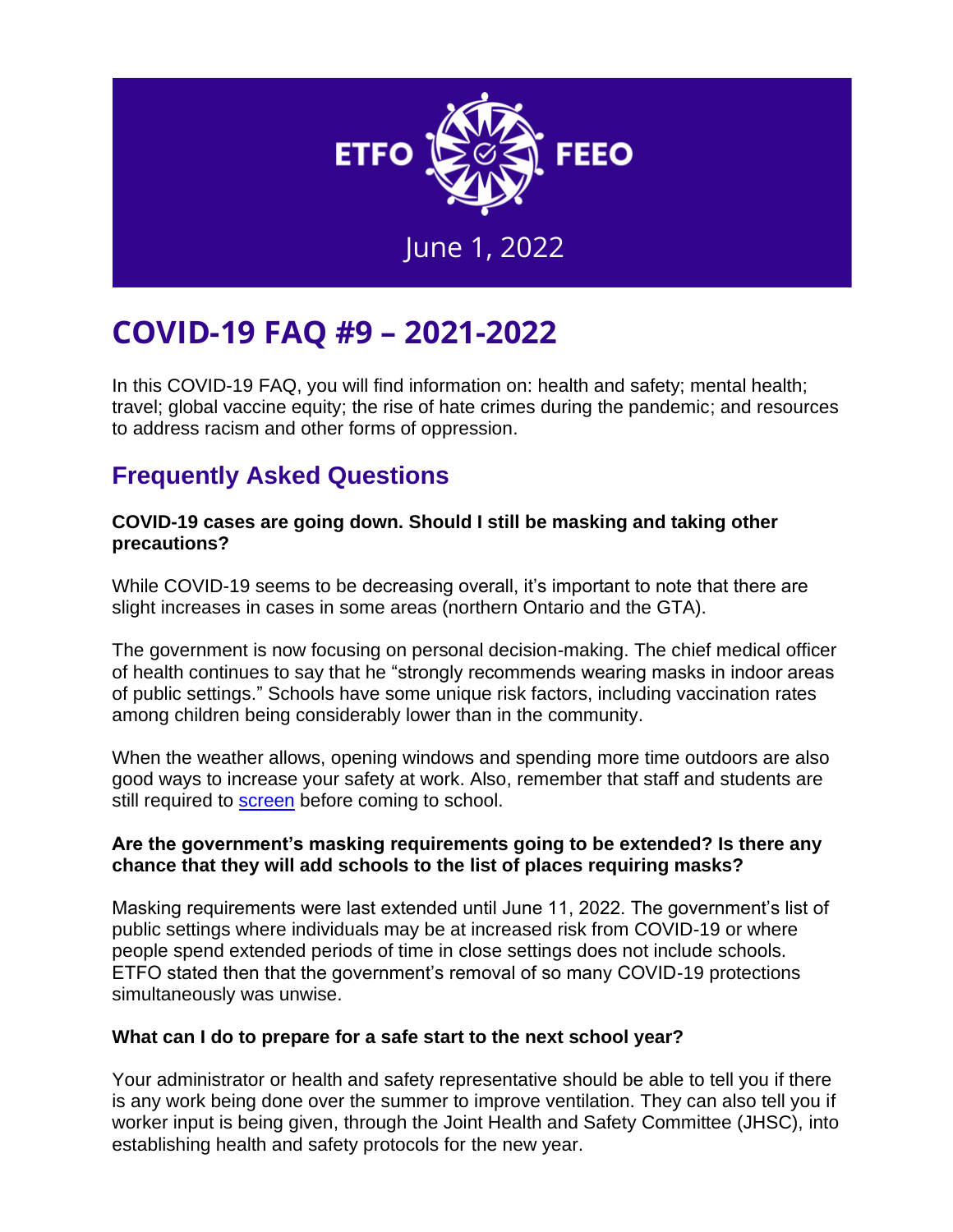Since many repairs and upgrades occur over the summer, it is important that you remind school administration of any concerns in your space so they are not missed. Asking these questions will help prompt important conversations at JHSC meetings.

#### **My mental health was negatively impacted this year. How can I have a fresh start next year and protect my mental health?**

A [study](http://etfohealthandsafety.ca/site/wp-content/uploads/2021/05/Pandemic-Experience-Survey.pdf) of ETFO educators showed that the rates of burnout, anxiety and depression among ETFO members were high during the pandemic. These symptoms were strongly aligned with concerns about infection control in the workplace.

More than ever before, it's important to put your well-being at the top of your summer todo list. Relaxing may be a part of that, but you can also be proactive about regaining your health:

- Re-establish healthy habits like eating well, engaging in physical activity, and getting enough sleep.
- Access some of the [tools](https://members.etfo.ca/SupportingMembers/Employees/PDF%20Versions/Mental%20Health%20and%20Wellness%20Tips%20for%20Members%20During%20the%20Pandemic.pdf) available to help you recover from the constant state of stress you've experienced this year.
- Acknowledge that sometimes the psychological impact of going through a challenging time can emerge when there is a return to regular routines.
- Be aware that you may need some support in this process. If you are struggling, speak to your healthcare provider or a mental health professional.

# **I plan to travel over the summer break. What travel restrictions are in place for those travelling inside and outside Canada?**

It is best to consult the [Government of Canada Travel and Tourism website](https://travel.gc.ca/) prior to making any travel plans. There you will find information on travelling to, from and within Canada. For pandemic-related travel information, visit their [COVID 19: Travel, testing](https://travel.gc.ca/travel-covid)  [and borders](https://travel.gc.ca/travel-covid) page to learn about:

- the ArriveCan app;
- vaccination, testing and quarantine requirements;
- international travel advice and advisories;
- provincial and territorial restrictions; and
- the differences between land, water and air travel.

# **What is global vaccine equity?**

Global vaccine equity plays a significant role in protecting the most vulnerable, and ending the pandemic by ensuring that low- and middle-income nations have access to vaccines. The World Health Organization (WHO) had set a target "to vaccinate 40 per cent of the population of every country by the end of 2021 and 70 per cent by mid-2022." Recent data indicates that just over 15 per cent of people in low-income countries have received a vaccine; this is well below the WHO goal.

In an [open letter](https://www.cpha.ca/open-letter-prime-minister-global-vaccine-equity) to Prime Minister Justin Trudeau, the Canadian Public Health Association outlined its position on what is needed to ensure an equitable global distribution of vaccines. Actions include not only supplying surplus vaccine doses, but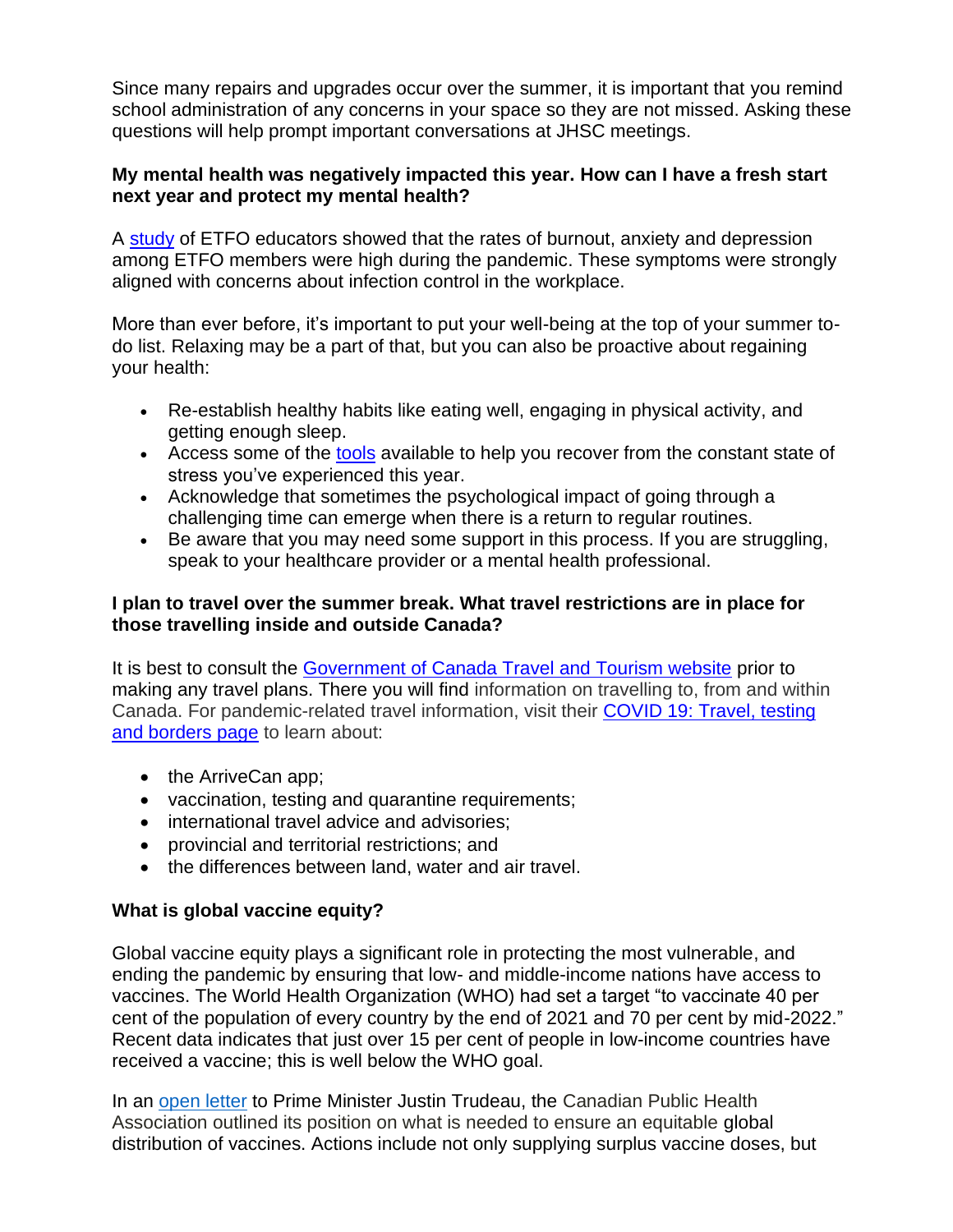also temporary waivers on vaccine patents so emerging economies can develop and manufacture their own vaccines. Donations of vaccines must be accompanied by assistance with cold chain, coordination and supplies for countries that require them.

For information about global vaccination rates, confirmed cases and the death toll, refer to the [WHO Coronavirus \(COVID-19\) Dashboard.](https://covid19.who.int/) Consult the [Global Dashboard for](https://data.undp.org/vaccine-equity/)  [Vaccine Equity](https://data.undp.org/vaccine-equity/) for updated data on the global roll-out of COVID-19 vaccines.

# **Hate crimes have risen during the pandemic. How can I address this in my classroom?**

Since the beginning of the COVID-19 pandemic, and well before, ETFO has provided members with information and strategies to address the rising disparities amongst marginalized groups in workplaces and school communities. Incidents of discrimination and hate crimes are exacerbated as individuals have turned to the anonymity of the internet to fuel hatred and organize attacks.

School and workplace communities in Ontario are directly and indirectly impacted by these events. Members can address issues of racism and other oppressive acts with students in developmentally, age-appropriate ways. Here are some strategies and tips\*:

- Discussions about racism can re-traumatize students with lived experience. Ensure you are integrating mental health strategies that foster student well-being, and seek support, resources and advice from administration on how to facilitate trauma-informed, supportive conversations with students.
- Communicate and work with parents/caregivers and community supports to address issues and enhance learning opportunities.
- Use age-appropriate pictures, story books and texts to bring issues into the space and engage in learning about diverse perspectives, power, racism and other forms of discrimination.
- Provide accurate historical and current context to issues.
- Explain that racism and other forms of discrimination are not just done by 'bad people or a few bad apples.' It has structural implications and is very much a part of all institutions, whether in education, the justice system, immigration, or media.
- Address micro-aggressions and unconscious bias when they are present and noticed.
- Encourage students and colleagues to be brave in calling out racism and other forms of oppression. The quote 'silence is complicity' holds weight in this current space of working through allyship and solidarity, and dismantling white supremacy and colonialism.

\*Source: [9 tips teachers can use when talking about racism](https://theconversation.com/9-tips-teachers-can-use-when-talking-about-racism-140837)

# **What resources are available to help me address racism and other forms of oppression in my school and/or classroom?**

Here are some materials, including ETFO resources, developed for educators:

- [2SLGBTQ+ Resources](https://www.etfo.ca/socialjusticeunion/2slgbtq/2slgbtq-resources)
- [Addressing Anti-Asian Racism: A Resource for Educators](https://www.etfo.ca/socialjusticeunion/anti-asian-racism/addressing-anti-asian-racism)
- [Asian and South Asian Heritage Month Resources](https://www.etfo.ca/socialjusticeunion/anti-asian-racism/may-asian-and-south-asian-heritage-month)